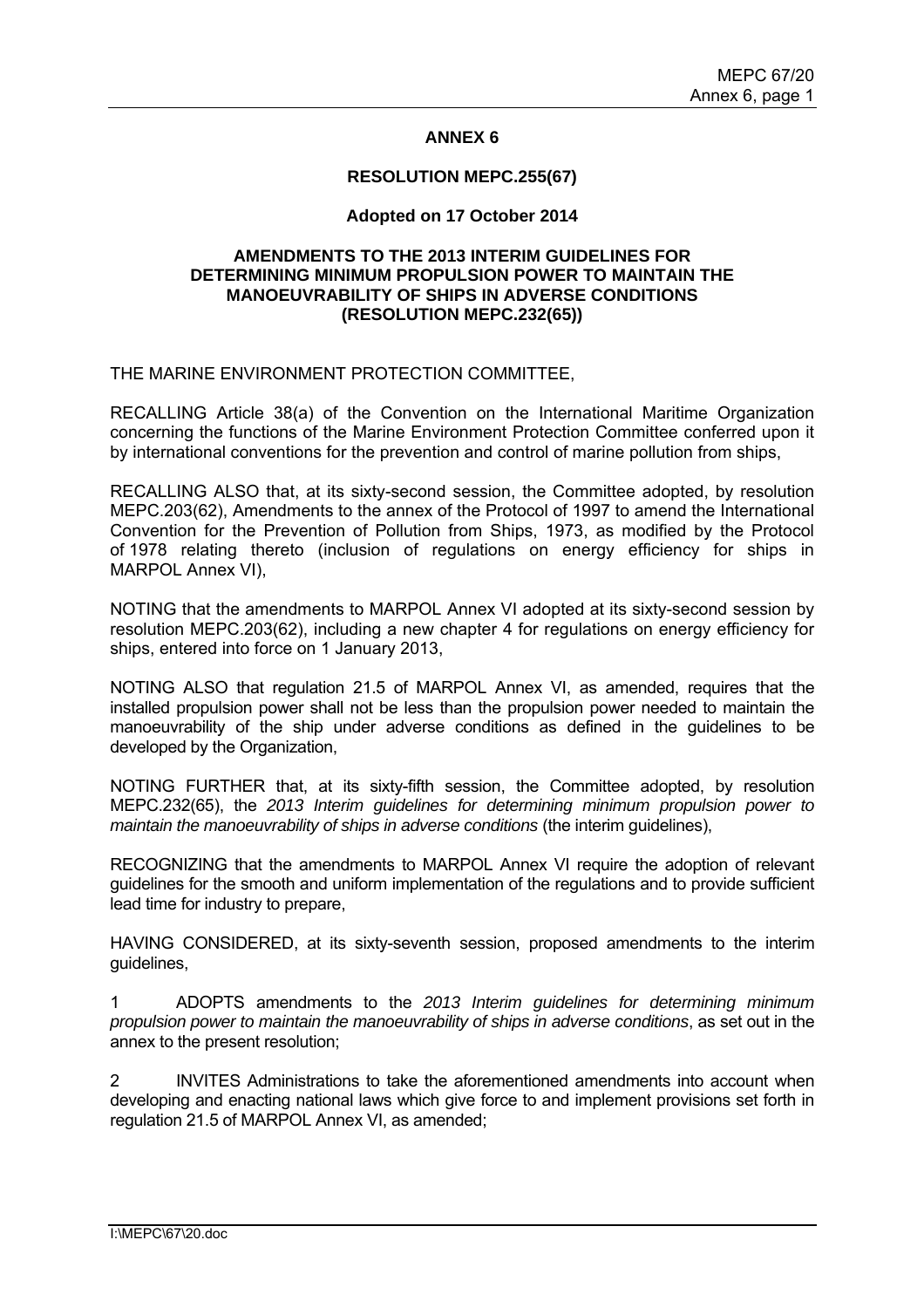3 REQUESTS the Parties to MARPOL Annex VI and other Member Governments to bring the amendments to the attention of shipowners, ship operators, shipbuilders, ship designers and any other interested groups;

4 AGREES to keep the interim guidelines*,* as amended, under review, in light of experience gained with their application.